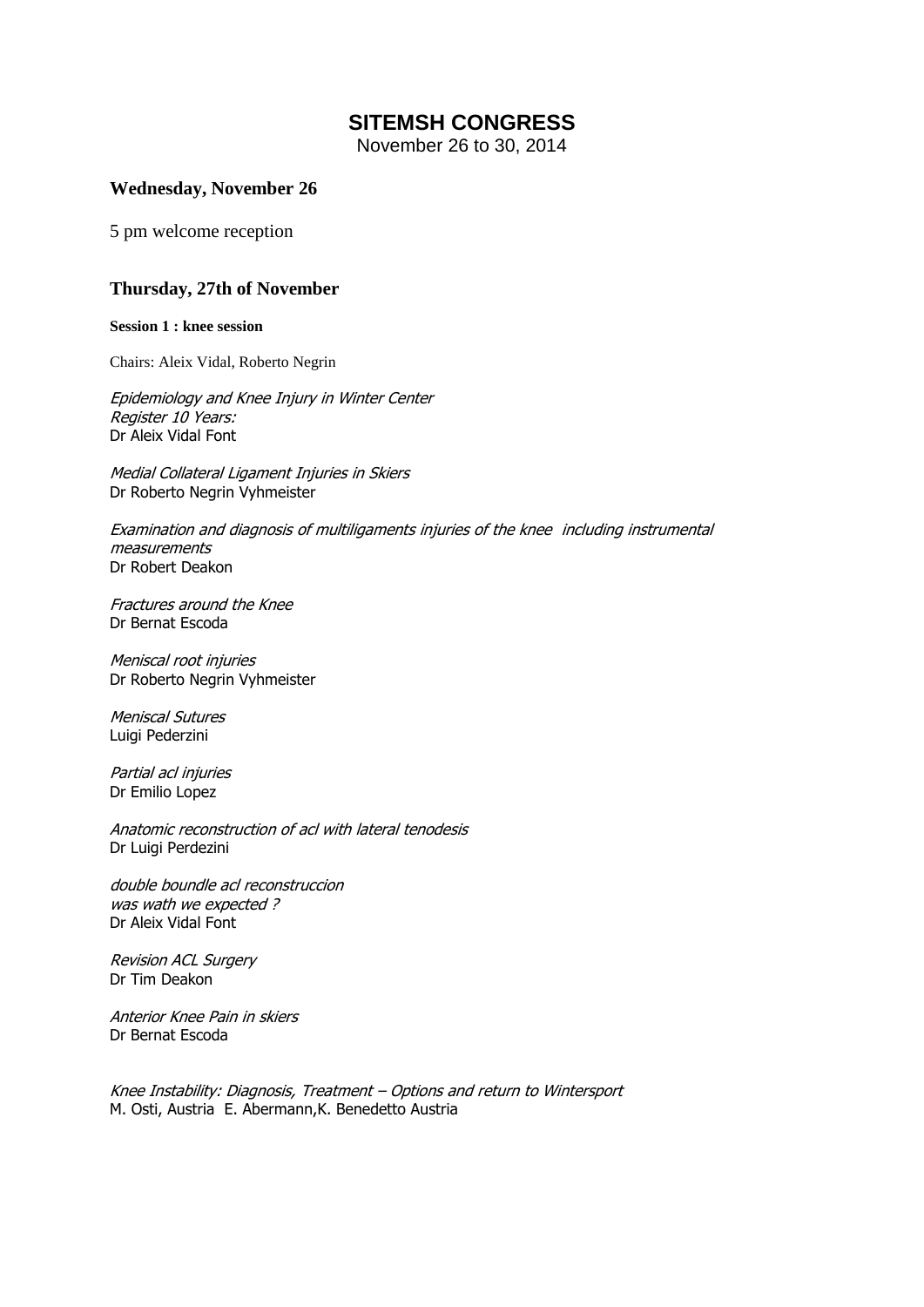**Session 2 :**  Chairs: Breitfuß, Austria, Ernst Brandstätter, Austria

*Introduction to the rescue system and the medical facilities of the Flachau-Amade-Ski-Area* Breitfuß - Austria

#### **Session 3 Rehab session**

Chairs: Anton Wicker, Austria

*FMS-Functional Movement System: Classification and evaluation of the basics for functional movement* Jürgen Herfert – Austria

*Moonwalk – Use of AlterG - treadmills after injuries of the lower extremities* Yvonne Landkammer, Austria

Case Presentation: *A nordic combined athlete with ACL rerupture – what went wrong?* Robert Bernecker, Austria

*Application of knee braces and socks during postural tasks* Jürgen Herfert, Austria

*Platelet rich plasma in high level athletes after injuries* Jürgen Barthofer, Austria

Film: Adventure and Skiing

## **Friday, November 28**

**Session 4: epidemiology and severe injuries** Chairs:, Dominik Heim, Switzerland, Bernat Escoda Andorra

*Epidemiology of wintersports accidents today: Update 2014 from a single center study. "What are we talking about today?"*

Dominik Heim et al., Switzerland

*Analysis of the epidemiological results: general reasons and mechanisms of wintersportaccidents. "Is it speed only?"* Rebecca Hasler, Switzerland

*Injuries to the head II: "mild traumatic brain injury/MTBI – peanuts or serious injury with consequences to observe?"* Rita Schaumann, Switzerland

*Management of head injuries* Marc-Herve´ Binet, France

*Management of seriously injured patients on the slopes.* Marc-Herve´Binet, France

*Helicopter emergency medical services: How REGA plans to rescue people in the future – no matter what the weather is!* (Video) Karin Hörhager, Switzerland (presented by Dominik Heim)

*Children are the most vulnerable on the slopes: "How can we protect them better from harm?"* Athanassios Zacharopoulos, Greece

*Workplace accidents among ski area employees: "Watch out!"* Bernart Escoda Alegret, Andorra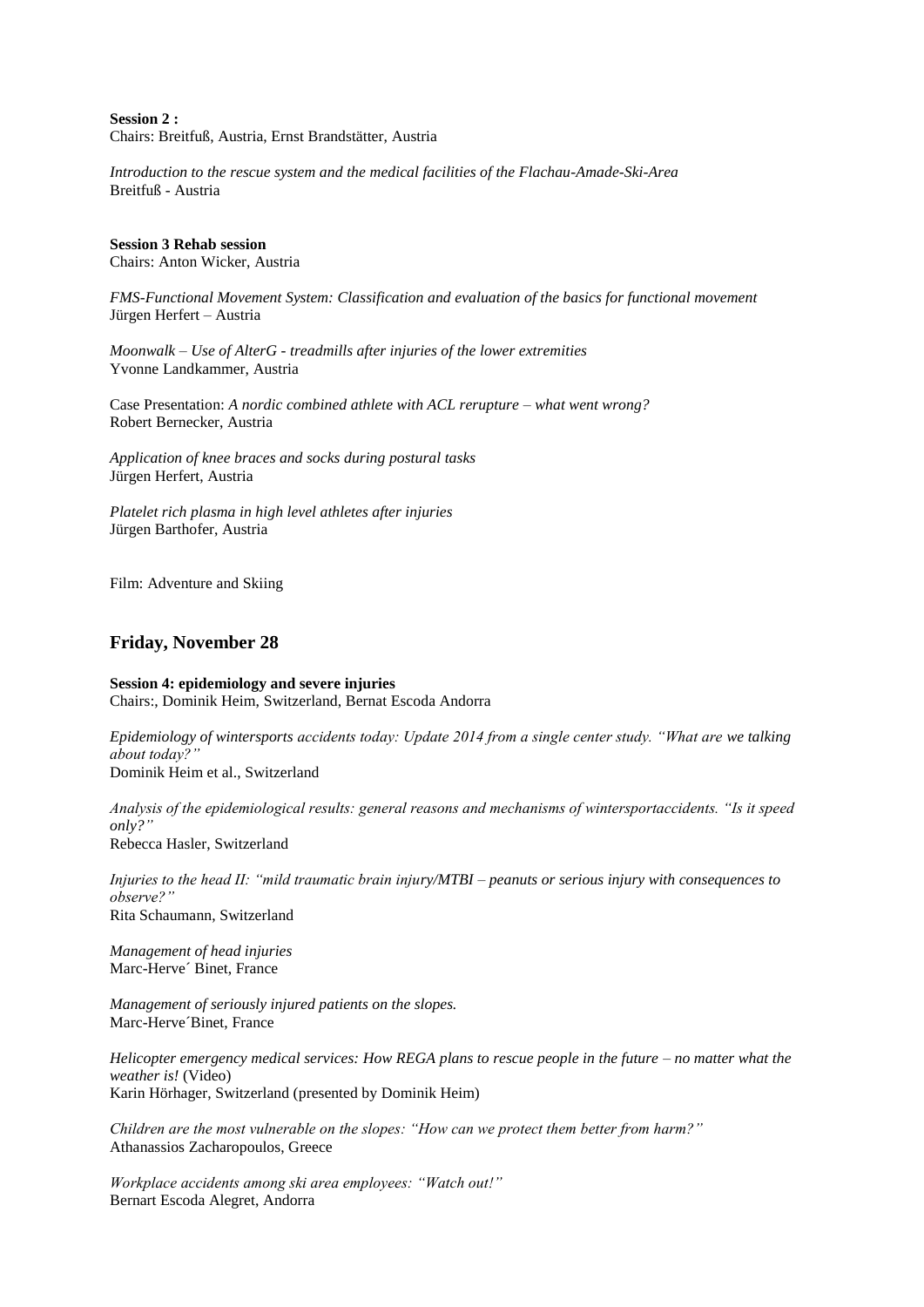### **Session 5**

Chairs: Angelika Karner, Austria, Anton Wicker, Austria

*The evacuation procedures and therapeutic measurements in alpine world cup events in Austria – practical views* Anton Wicker, Austria

### **Session 6**

Chairs: Winfried Banzer, Germany, Martin Burtscher, Austria

*The healthy sport in snow!* Thomas Woldrich, Austria

*Ski Instructor – a healthy profession?* Winfried Banzer, Germany

*Injury monitoring of ski accidents in Austria* Martin Burtscher, Austria

*Is alpine skiing healthy?* Peter Schober, Austria

*Drug use in alpine skiing: Benefits and harm* Martin Burtscher, Austria

**8 pm Gala Dinner**

### **Saturday, November 29**

**Session 7: upper limb injuries**

Chairs: Alexander Genelin, Austria, KP Benedetto Austria

*Shoulder Fractures in Wintersports* K. Benedetto, M.Osti, E. Abermann Austria

*Augmentation in humeral fractures* F. Kralinger, Austria

*Severe shoulder injuries in Winter Sports* S. Dehbalaie, Austria

*Modern Fracture Treatment in Wintersport Patients* A. Genelin, Austria

*Severe Wintersport Injuries - Case studies* F. Mores, Austria

*The skier´s thumb: "When do we have to get surgically active?"* Aleix Vidal, Spain